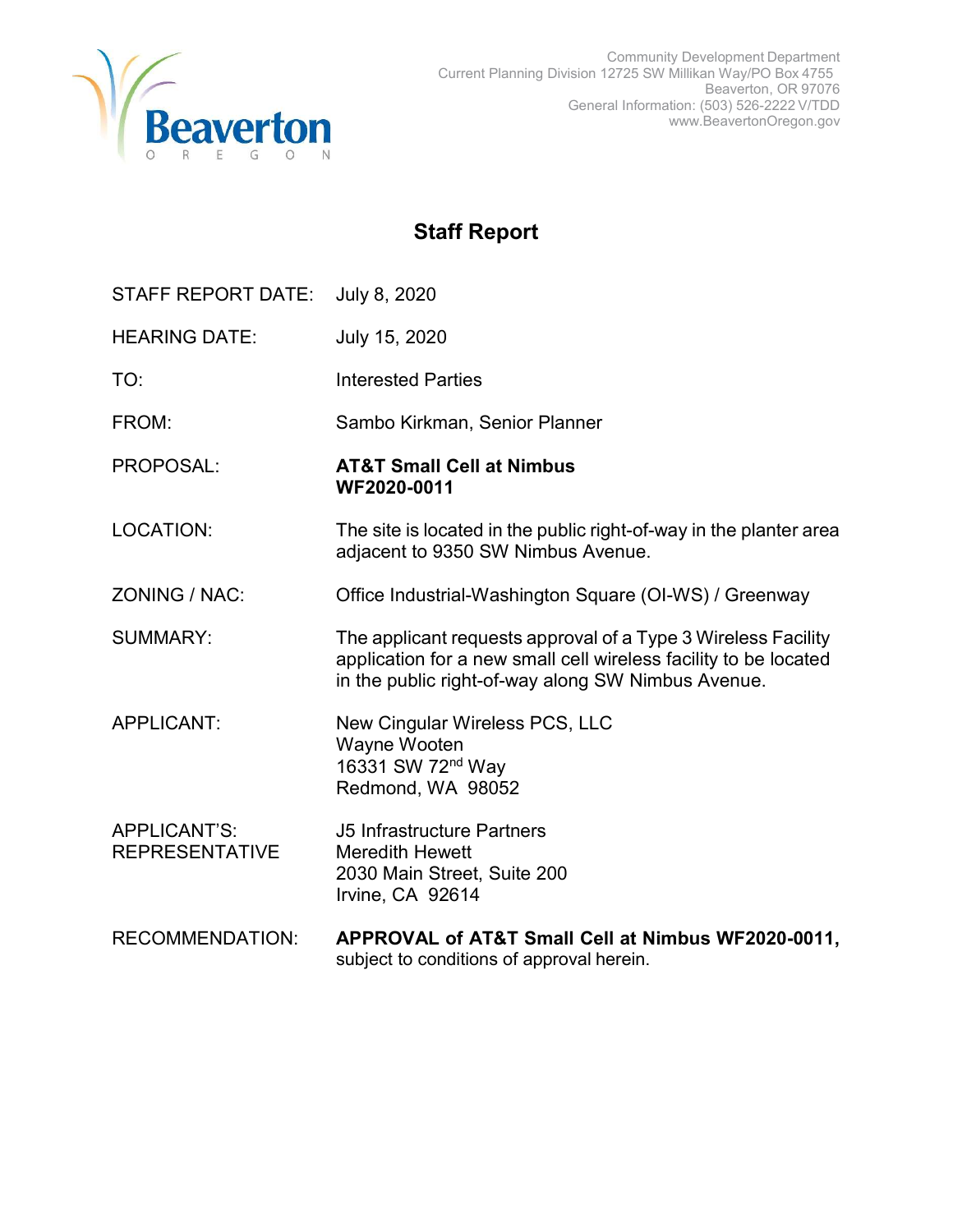## BACKGROUND FACTS

## Key Application Dates

| Application | <b>Submittal Date</b> | Application<br><b>Deemed Complete</b> | $90$ -Day*    |
|-------------|-----------------------|---------------------------------------|---------------|
| WF2020-0011 | April 30, 2020        | April 30, 2020                        | July 29, 2020 |

\* Pursuant to the Federal Communication Facility Order No. 18-133 new small cell facilities are to be processed within 90-days of submittal. This is the latest date by which a final decision on the proposal can be made without a tolling agreement.

### Existing Conditions Table

| Zoning                               | Office Industrial – Washington Square (OI-WS)                                                                         |                                                                                                                                         |  |
|--------------------------------------|-----------------------------------------------------------------------------------------------------------------------|-----------------------------------------------------------------------------------------------------------------------------------------|--|
| <b>Current</b><br><b>Development</b> | Right-of-Way                                                                                                          |                                                                                                                                         |  |
| Site Size &<br>Location              | The site is located in the public right-of-way in the planter area adjacent to<br>9350 SW Nimbus Avenue               |                                                                                                                                         |  |
| <b>NAC</b>                           | Greenway                                                                                                              |                                                                                                                                         |  |
| Surrounding<br><b>Uses</b>           | Zoning:<br>North: OI-WS<br>South: OI-WS<br>East: OI-WS<br>West: OI-WS<br>South: OI-WS<br>East:: OI-WS<br>West:: OI-WS | Uses:<br>North: OI-WS<br>South: OI-WS<br>East: OI-WS<br>West: OI-WS<br>South: Commercial<br>East: Commercial<br><b>West: Commercial</b> |  |

### FCC Regulation:

In September 2018, the Federal Communication Commission (FCC) issued a declaratory ruling and order that impacted city control of small cell wireless facility installations. The FCC's authority to interpret Sections 253 and 332 to place limitations on local design regulations and require cities to approve small cell facilities within 60 days for installations on an existing structure or 90 days for installations on a new tower structure. The time period for a local government to approve an application, also known as the shot clock, requires local government to complete all aspects of review necessary to issue a permit for construction of a small cell facility, not just land use approval. The City established a consolidated small cell approval process that encompasses the permit requirements from all divisions within the City. Updates to Beaverton's Development Code (BDC) are underway to remove the review of small cell facilities in the right-of-way from the BDC and re-establish under a non-land use process. Until the new regulations are in place, the current review process is being modified to comply with the FCC's regulations including the shorter review time.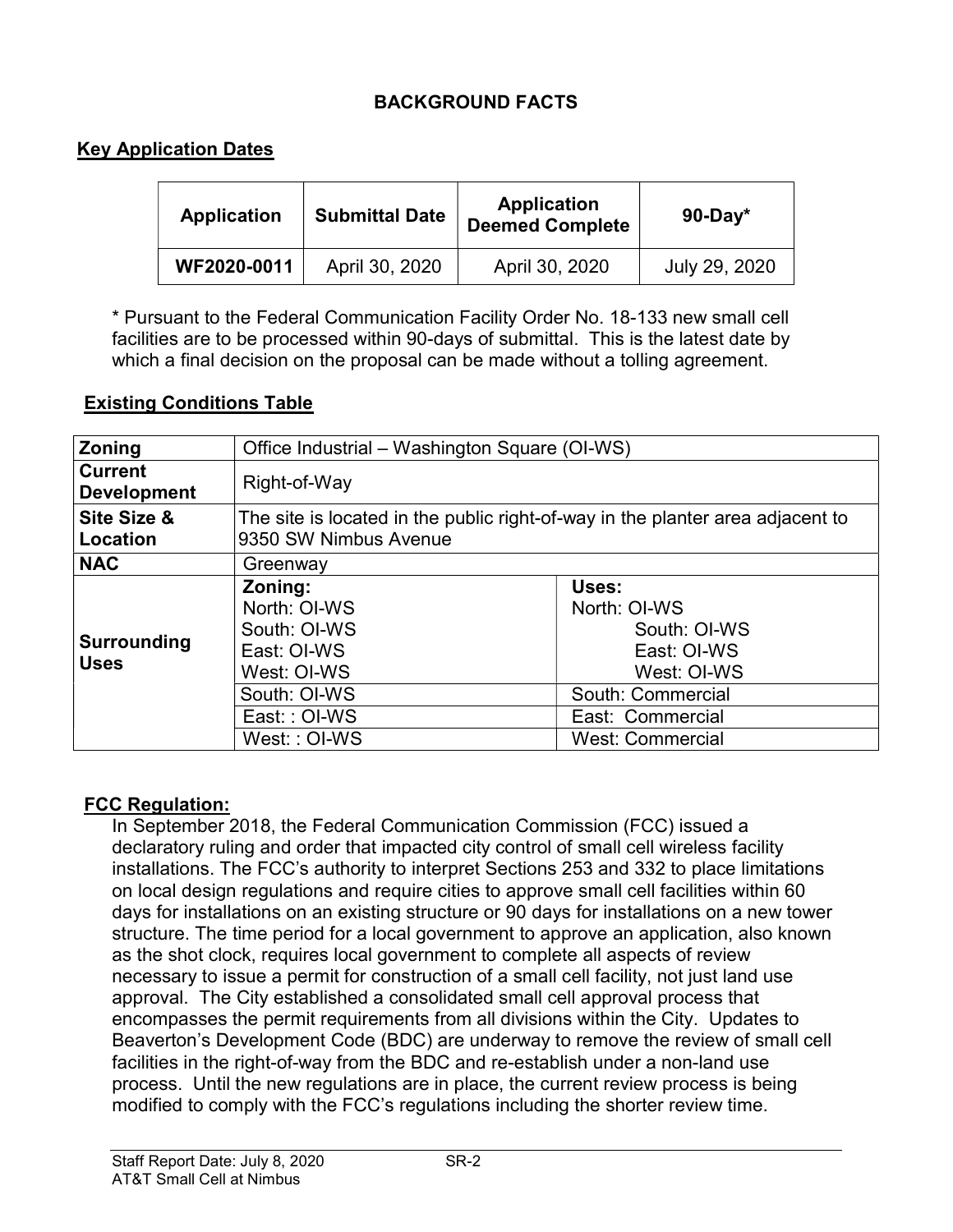#### ZONING/VICINITY/AERIAL MAP



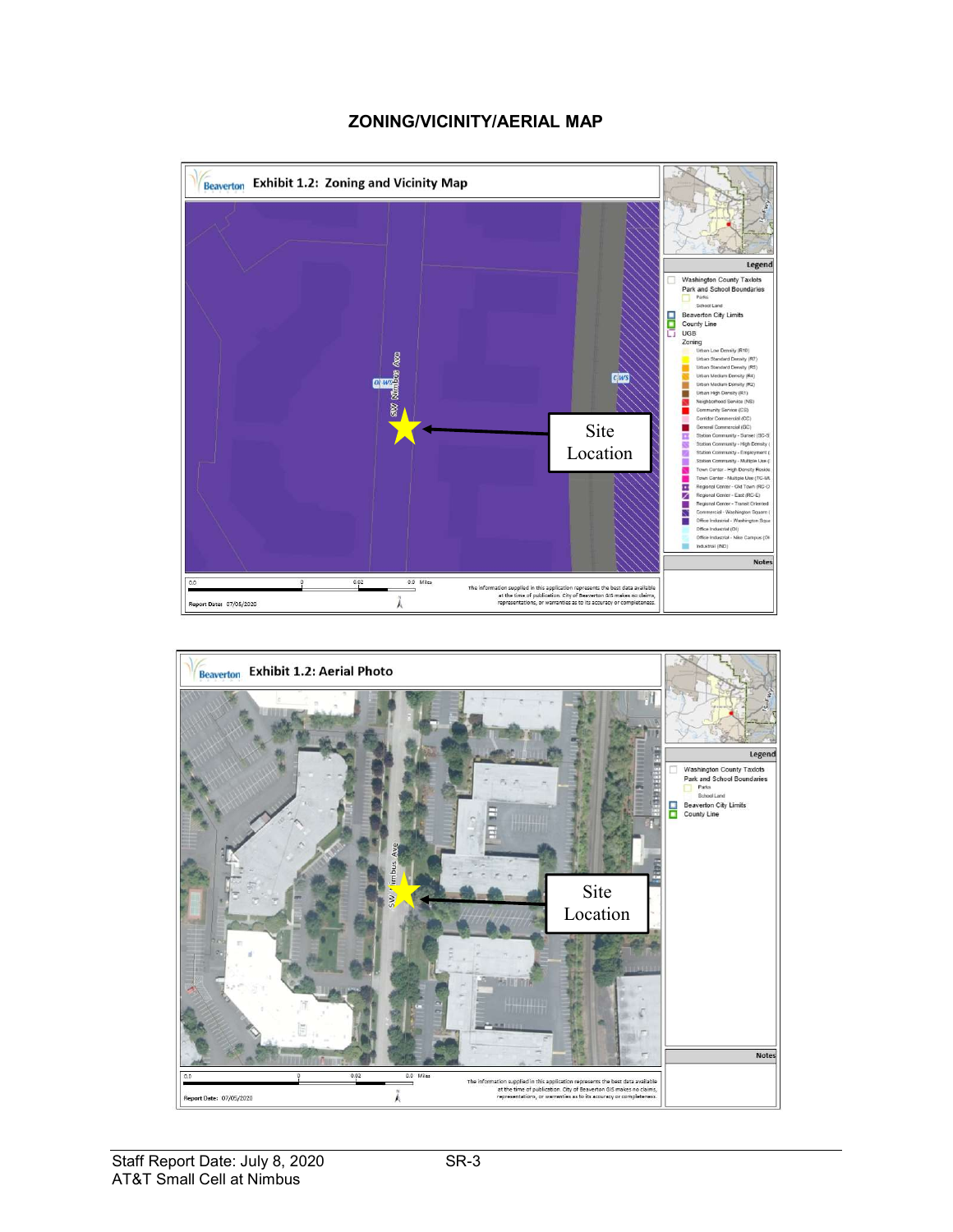# DESCRIPTION OF APPLICATION AND TABLE OF CONTENTS

|                             |                                               | Page No.     |
|-----------------------------|-----------------------------------------------|--------------|
| Attachment A:   WF2020-0011 |                                               | $WF1 - WF10$ |
|                             | <b>Attachment B:   Conditions of Approval</b> | COA1         |

# **Exhibits**

## Exhibit 1. Materials submitted by Staff

- Exhibit 1.1 Vicinity Map (page SR-3 of this report)
- Exhibit 1.2 Aerial Map (page SR-3 of this report)

# Exhibit 2. Materials submitted by the Applicant

Exhibit 2.1 Submittal Package including plans (On file at City Hall)

### Public Comment

No public comments received as of the date of Staff Report issuance.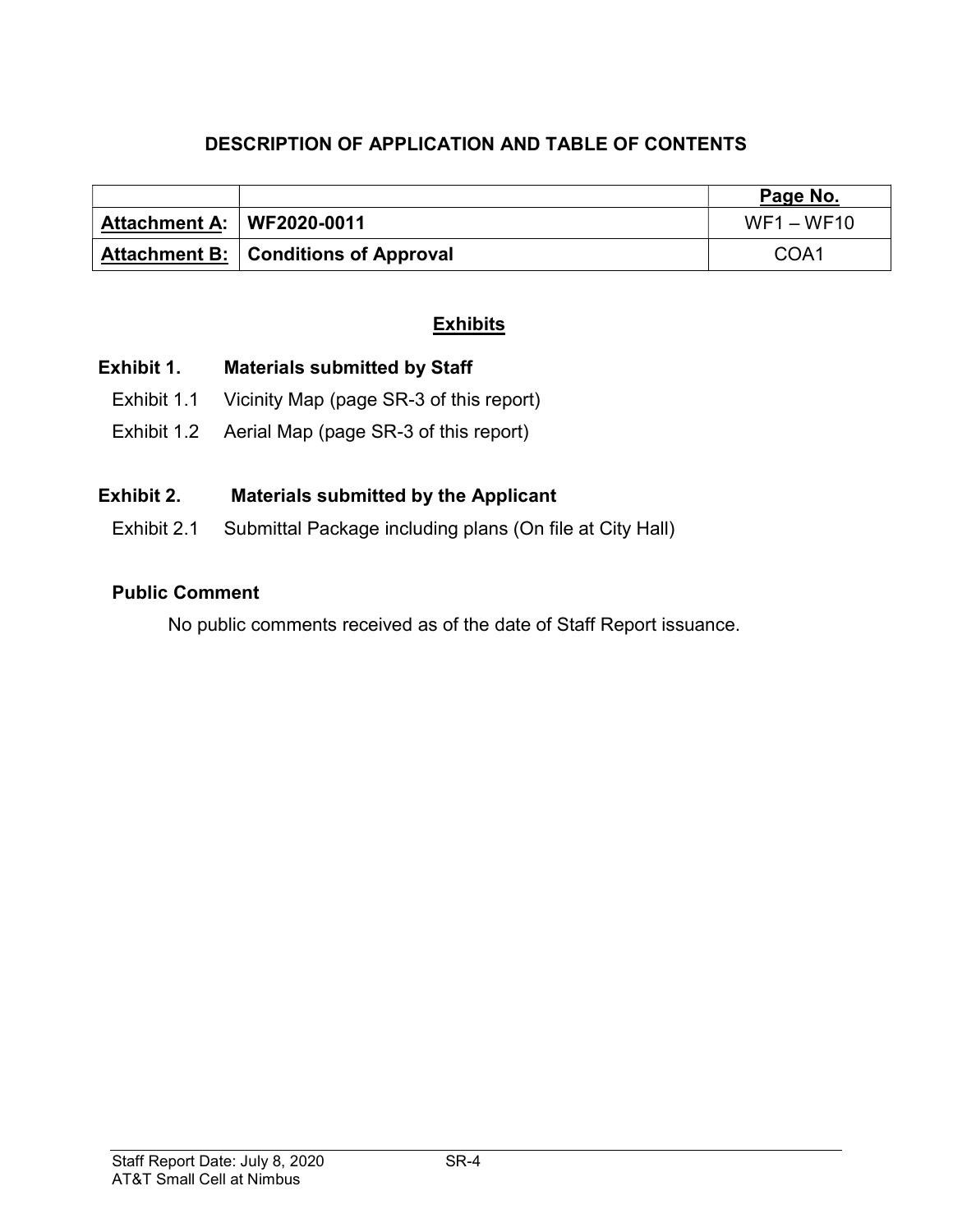#### Analysis & Findings for Wireless Communication Facility-Three WF2020-0011 – AT&T Small Cell at Nimbus

Section 40.96.15.3.C Approval Criteria:

in order to approve a Wireless Facility Three application; the decision making authority shall make findings of fact based on evidence provided by the applicant demonstrating that all the following criteria are satisfied:

#### 1. The proposal satisfies the threshold requirements for a Wireless Facility Three application.

#### Facts and Findings:

The applicant requests approval of a Type 3 Wireless Facility application for a new small cell wireless facility to be located in the public right-of-way along SW Nimbus Avenue. The street classification of SW Nimbus is a Collector street. The request meets Threshold # 5 which reads:

"In any zoning district, installation of wireless communication facilities on streetlights or utility poles within or adjacent to the right-of-way of designated Collector Streets, Neighborhood Route Streets or Local Streets."

Therefore, staff finds that the proposal meets the criterion for approval because installation is proposed to be on a streetlight on a Collector Street.

#### 2. All City application fees related to the application under consideration by the decision making authority have been submitted.

#### Facts and Findings:

The FCC established baseline fees \$100 for small cell application fees; cities may justify different fees only on a cost basis. Staff completed a cost analysis to estimate the cost of processing a comprehensive small cell application for all needed permits and determined the cost to be approximately \$3,548. To comply with the FCC regulations, the City established a deposit amount (\$3,548) and is tracking the cost of the processing these types of applications and will capture these cost accordingly.

Therefore, staff finds that the proposal meets the criterion for approval because the applicant paid the required small cell deposit of \$3,548.

#### 3. In relationship to the existing surroundings and future allowed uses, the location, size, shape, height, spatial and visual arrangement of the use and structure is compatible.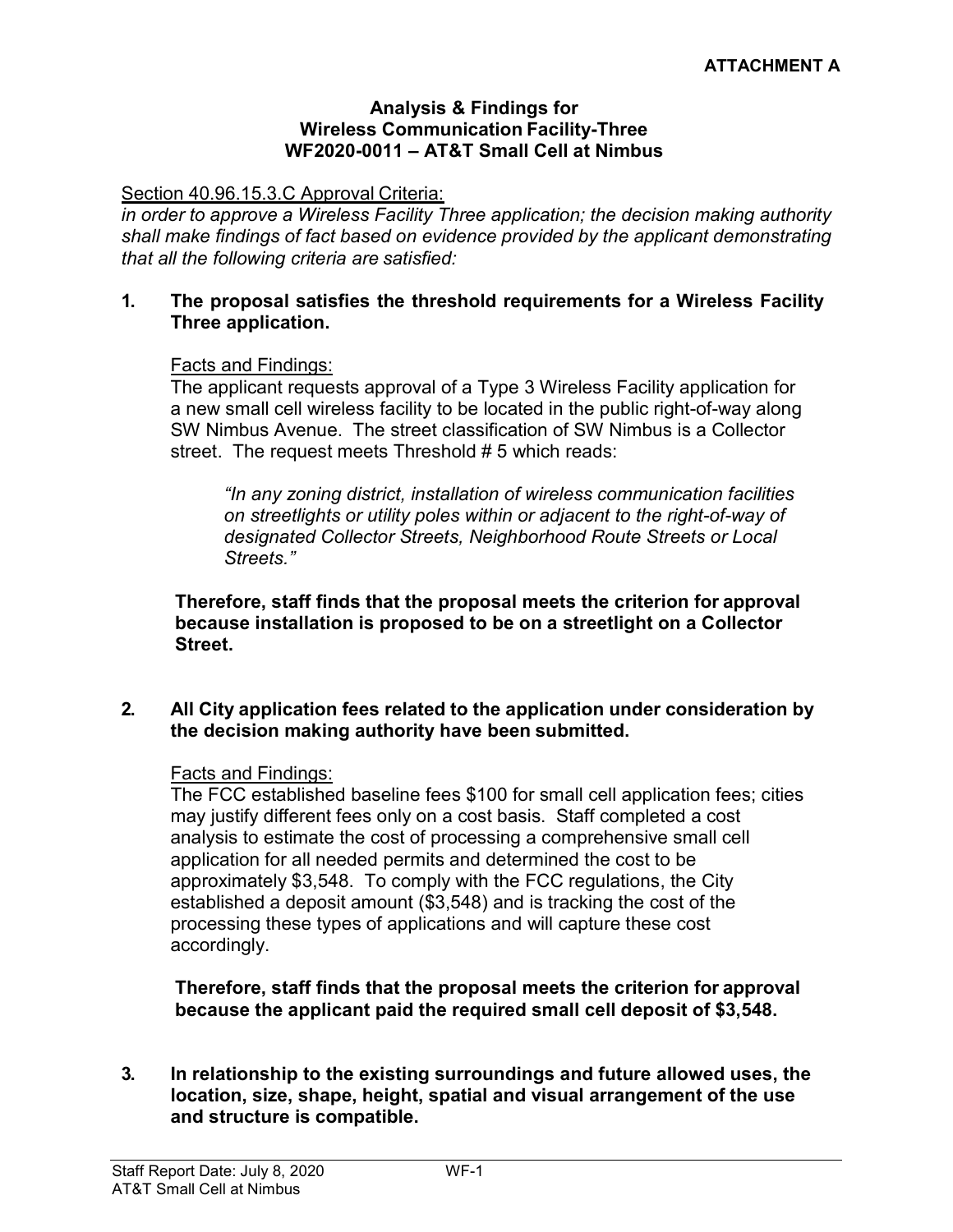Facts and Findings:

The applicant states the proposed structure is compatible with the current existing structure and surroundings. The proposal is to replace the existing streetlight with a new pole that contains the street light and the small cell facility internal to the pole.

Location: The proposed location is in the planter strip area of the right-of-way. The applicant has worked with City staff to locate the new pole to ensure it does not interfere with the existing vehicular or pedestrian connections along SW Nimbus or the abutting driveway. The design is such that the facility is compatible to the other street lighting located along the roadway.

Size, Shape, and Height: The applicant proposes a 30 foot metal pole with a diameter of 15 inches. The existing light poles along SW Nimbus are concrete poles, the proposed pole allows for the antennas and equipment to be placed within the pole, concealing the use of the pole as a small cell facility. The existing height of the concrete pole is 25 feet while the proposed pole is 30 feet to accommodate the antenna. The street light to be placed on the pole is consistent with the lighting pole styles used by the City. The height is within the maximum allowed in this OI-WS zoning district and the five-foot height increase compared to the other streetlights in the area will be unobtrusive.

Visual Arrangement: The applicant's photo simulation shows the proposed small cell facility would be internal to a metal streetlight pole that would replace an existing concrete light pole on SW Nimbus. The photo simulations show that the proposed design will effectively conceal the small cell facility by incorporating it as part of the streetlight pole.

Staff finds that the proposed WCF location adequately mitigates the visual impact of the tower and is reasonably compatible with the surrounding area.

Therefore, staff finds that the proposal meets the criterion for approval.

## 4. The size dimensions, configuration and topography of the site and natural and man-made features on the site can reasonably accommodate the proposal.

# Facts and Findings:

The applicant states the size, dimensions, configuration and topography of the site and accommodate the proposal. The proposed facility would be located within the public right-of-way on SW Nimbus in the planter strip area. The antenna and associated supporting equipment would be located within the replacement light pole. The right-of-way is relatively flat with minimal grading needed to install the new pole. No trees would be removed with the proposed development.

Staff finds that the size, configuration and topography of the site, natural and man- made features on the site can reasonably accommodate the proposal.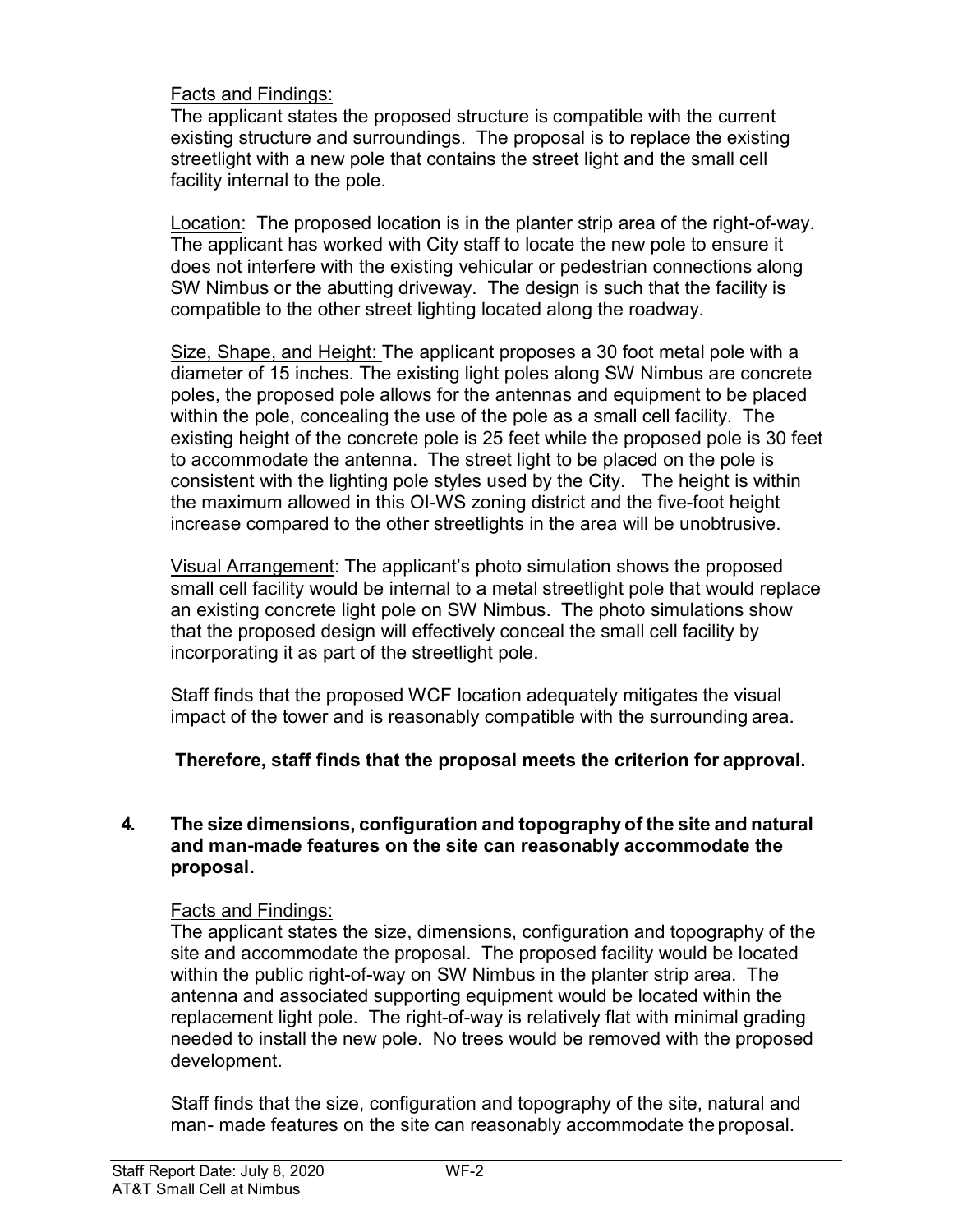# Therefore, staff finds that the proposal meets the criterion for approval.

### 5. The proposal will not obstruct any existing or approved vehicular, pedestrian, or bicycle connection identified in the Comprehensive Plan.

## Facts and Findings:

.

The applicant states that the proposal would not obstruct any existing or approved vehicular, pedestrian or bicycle connection identified in the Comprehensive Plan. Staff concurs with the applicant's findings since the small cell facility would be located within the planter area of the existing right-of-way

Therefore, staff finds that the proposal meets the criterion for approval.

## 6. That the development has been designed to, where possible, incorporate and preserve existing trees and vegetation of significant size and species.

### Facts and Findings:

The applicant does not propose to remove any trees of significant size and species.

Therefore, staff finds that the criterion is not applicable to this request.

#### 7. That grading of the site shall take place with particular attention to minimizing the possible adverse effect of grading on the natural vegetation and physical appearance of the site.

# Facts and Findings:

The applicant states no grading is required for the proposed design. Staff concurs that grading is not expected to impact the site beyond the installation of the new pole and will not adversely affect natural vegetation or the physical appearance of the site.

# Therefore, staff finds that the proposal meets the criterion for approval.

8. That the quality, location, size and aesthetic design of walls, fences, berms, hedges, screen planting and landscape areas have minimal adverse effects on existing or approved abutting land uses.

# Facts and Findings:

The applicant states no walls, fences, berms, hedges, screen planting or additional landscape are part of the proposed design. The proposed location is within the public right-of-way. The small cell facility would be installed interior to the pole, no additional structures are required.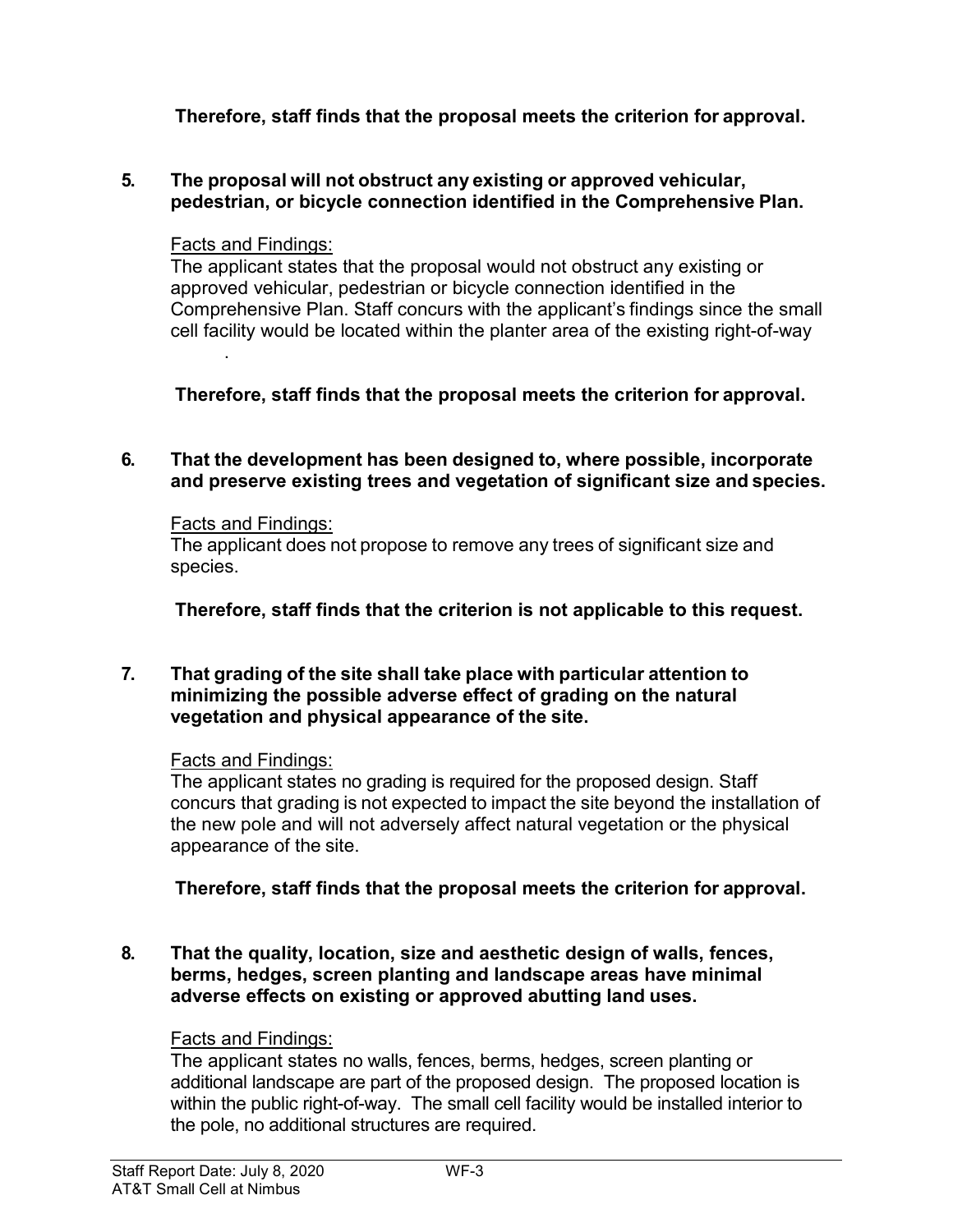Therefore staff finds the criterion is not applicable to this proposal.

9. All critical facilities and services related to the development have, or can be improved to have, adequate capacity to serve the proposal at the time of its completion.

### Facts and Findings:

The applicant states all critical facilities and services related to the development will have adequate capacity to serve the proposed design at the time of its completion. The small cell facility will require power and communication services that are proposed underground.

Therefore, staff finds that the proposal meets the criterion for approval.

10. The proposal is consistent with all applicable Site Development Requirements of Sections 20.05, 20.10, 20.15, and 20.20 of the Development Code unless the applicable provisions are subject to an Adjustment, Planned Unit Development, or Variance which shall be already approved or considered concurrently with the subject proposal.

## Facts and Findings:

The applicant states the proposal is consistent with all applicable site development requirements of Development Code Chapter 20 - Land Use. Staff cites the code conformance chart herein, which shows compliance with the applicable standards of Chapter 20, in addressing the above mentioned criteria.

Therefore, staff finds that the proposal meets the criterion for approval.

11. The proposal is consistent with all applicable provisions of Chapter 60 (Special Requirements) and that all improvements, dedications, or both required by the applicable provisions of Chapter 60 (Special Requirements) are provided or can be provided in rough proportion to the identified impact(s) of the proposal.

# Facts and Findings:

The applicant states the proposal is consistent with applicable provisions of Development Code Chapter 60 – Special Requirements. Staff cites the Code Conformance Analysis chart herein, which evaluates the proposal as it relates to the applicable Code requirements of Chapter 60, in addressing the above mentioned criteria.

Therefore, staff finds that by meeting the conditions of approval, the criterion is met.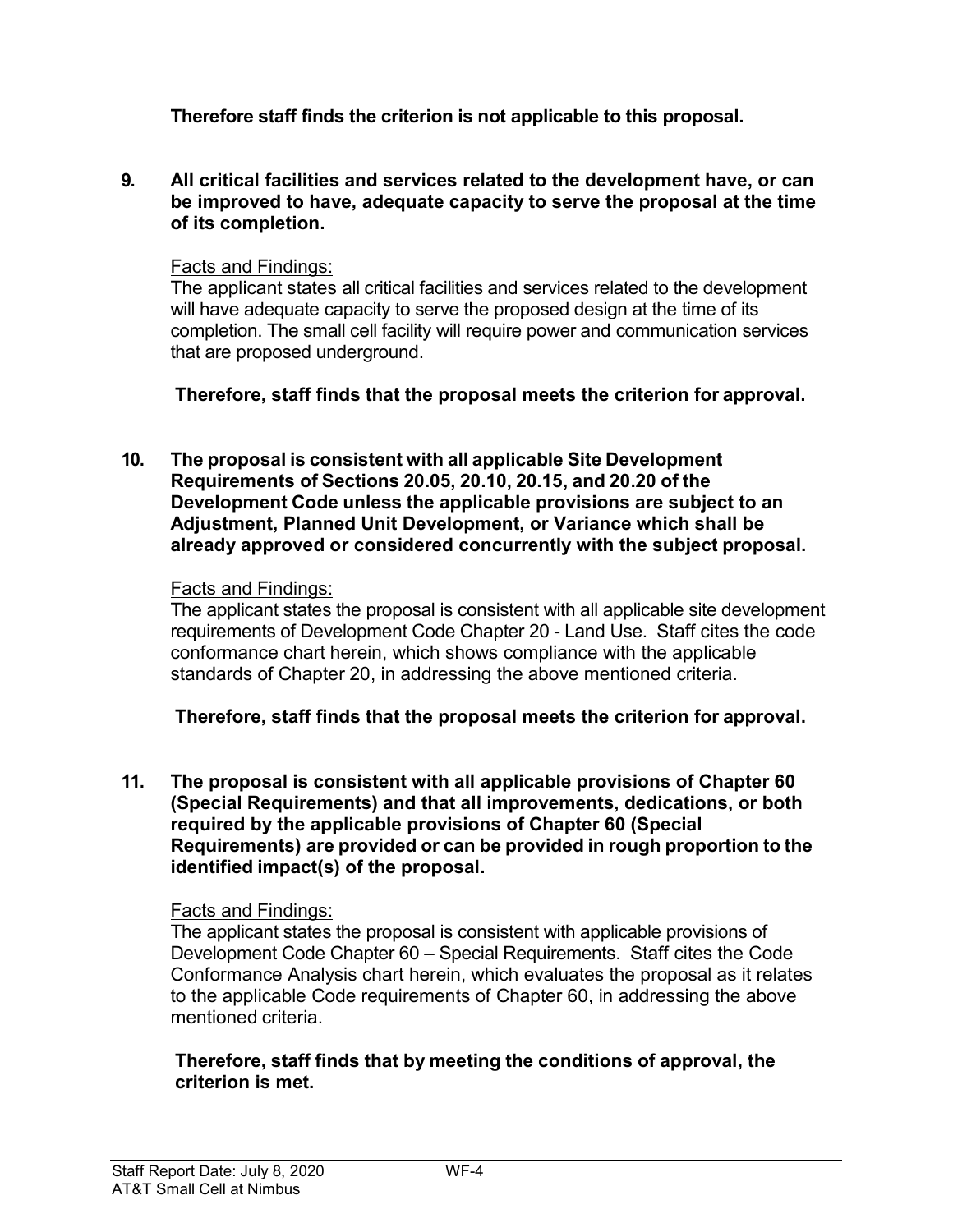#### 12. The proposal does not conflict with any existing City approval, except the City may modify prior approvals through the WCF process to comply with federal laws.

### Facts and Findings:

This proposal does not affect or conflict with any existing City approval. Construction of a small cell facility is a permitted use in the OI-WS zone, subject to approval through this application.

## Therefore, staff finds that the proposal meets the criterion for approval.

#### 13. The proposal contains all applicable application submittal requirements as specified in Section 50.25.1 of the Development Code.

### Facts and Findings:

The applicant submitted the application on April 30, 2020. In review of the materials during the application review, staff finds that all applicable application submittal requirements, identified in Section 50.25.1 are contained within this proposal.

Therefore, staff finds that the proposal meets the criterion for approval.

#### 14. Applications and documents related to the request, which will require further City approval, shall be submitted to the City in proper sequence.

### Facts and Findings:

The applicant has submitted the required application materials for review of a Wireless Facility Three application. Federal requirements limit time allowed for the City to approve a small cell facility. The City established a consolidated review process which encompasses the permit requirements from all divisions within the City. Staff finds that applications and documents related to the related permits that require further City approval have been submitted in proper sequence.

# Therefore, staff finds that the proposal meets the criterion for approval.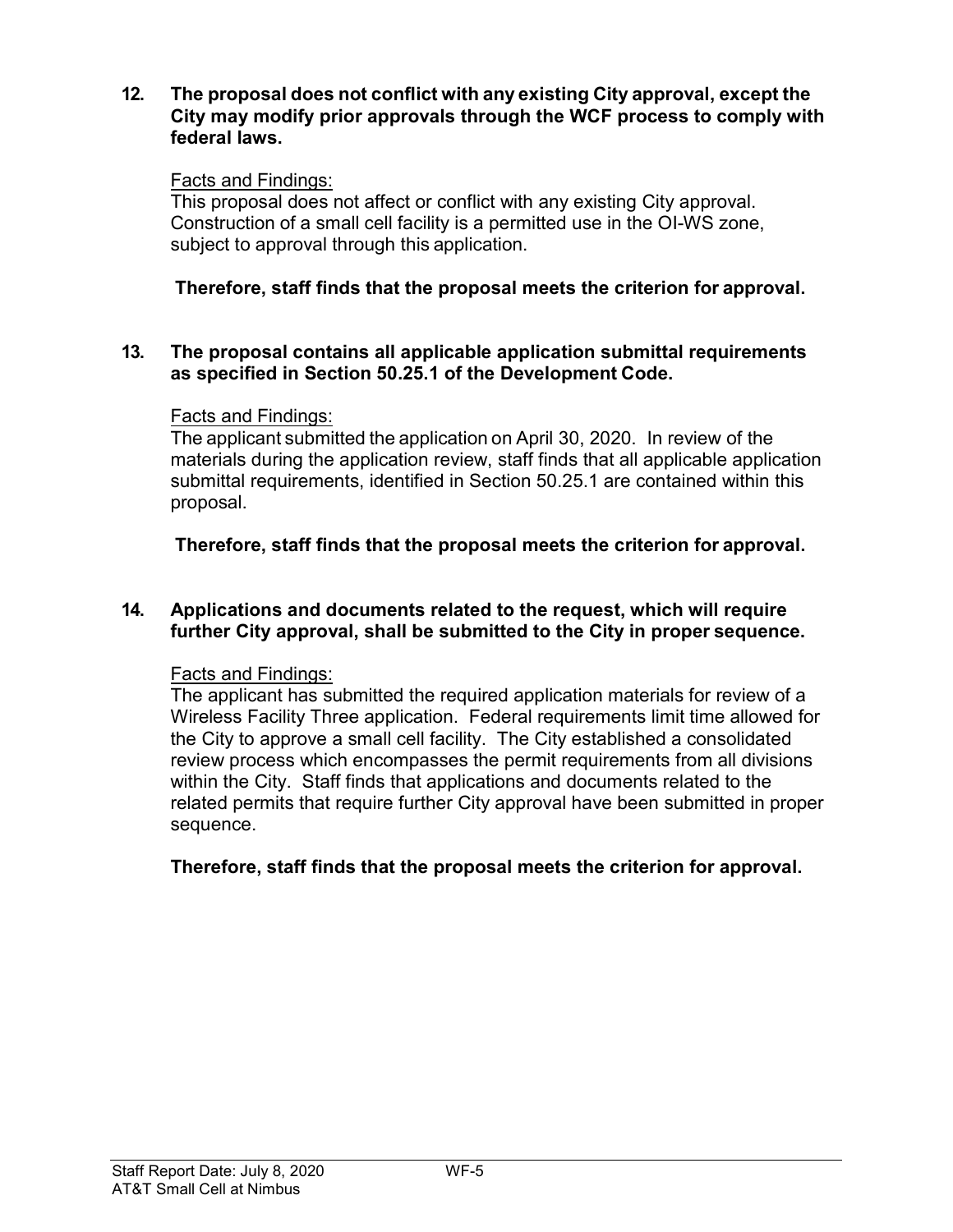### Code Conformance Analysis Use and Site Development Requirements Office Industrial – Washington Square (OI-WS)

| <b>CODE</b><br><b>STANDAR</b>                                              | <b>CODE REQUIREMENT</b>                                                                                                                 | <b>PROJECT PROPOSAL</b>                                                                                                                                                                                  | <b>MEETS</b><br><b>CODE</b> |
|----------------------------------------------------------------------------|-----------------------------------------------------------------------------------------------------------------------------------------|----------------------------------------------------------------------------------------------------------------------------------------------------------------------------------------------------------|-----------------------------|
|                                                                            | <b>Development Code Section 20.05.15</b>                                                                                                |                                                                                                                                                                                                          |                             |
| Maximum<br>Height in<br>$R-O-W$                                            | 30-feet                                                                                                                                 | 30-feet                                                                                                                                                                                                  | <b>Yes</b>                  |
| Maximum<br>Height<br>Equipment<br><b>Shelters</b>                          | 12 feet                                                                                                                                 | Equipment is to be located<br>internal to the pole.                                                                                                                                                      | N/A                         |
| <b>Setbacks</b>                                                            | Front: 10 feet<br>Side: 10 feet<br>Rear: None                                                                                           | The proposal is to locate a<br>small cell facility in the<br>public right-of-way.<br>Setback back<br>requirements do not apply<br>as there are no property<br>lines associated with the<br>right-of-way. | N/A                         |
| <b>Development Code Section 20.05.20</b>                                   |                                                                                                                                         |                                                                                                                                                                                                          |                             |
| <b>New WCF</b><br><sub>on</sub><br>streetlights<br>in the right-<br>of-way | Wireless Facility Type 3<br>approval when located on<br>streetlights or utility poles in<br>the right-of-way of designated<br>Collector | The applicant's proposal<br>is to replace an existing<br>street light with a new<br>pole containing a small<br>cell facility on SW Nimbus<br>a Collector street.                                         | <b>Yes</b>                  |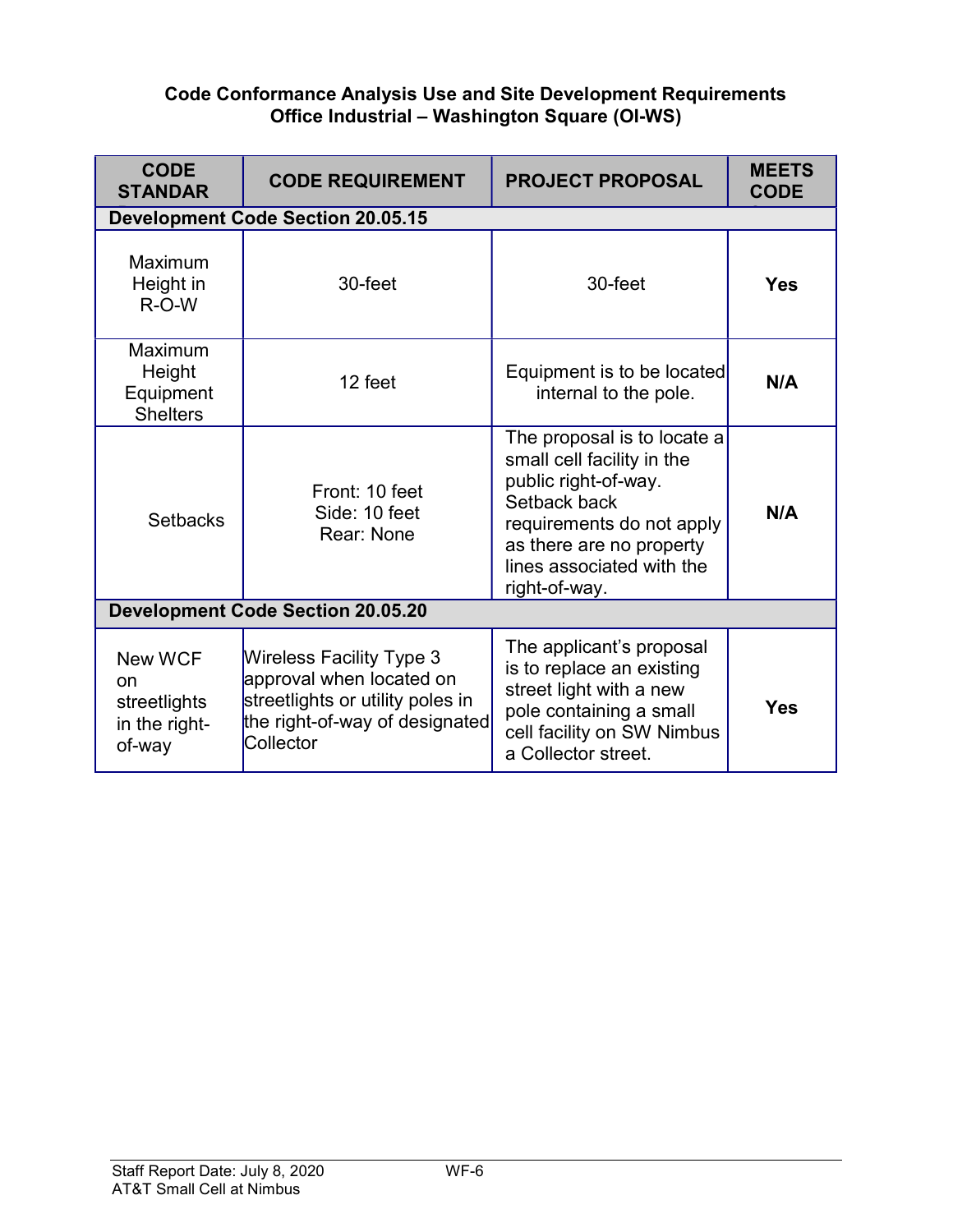# Chapter 60 – Special Requirements

| <b>CODE</b><br><b>STANDARD</b>                                  | <b>CODE</b><br><b>REQUIREMENT</b>                                                                                                | <b>PROJECT PROPOSAL</b>                                                                                                                                                                                                                                           | <b>MEETS</b><br>CODE? |  |
|-----------------------------------------------------------------|----------------------------------------------------------------------------------------------------------------------------------|-------------------------------------------------------------------------------------------------------------------------------------------------------------------------------------------------------------------------------------------------------------------|-----------------------|--|
| Development Code Section 60.70.35 Development Standards for WCF |                                                                                                                                  |                                                                                                                                                                                                                                                                   |                       |  |
| 60.70.35.1<br>General                                           | Top Hat antenna arrays<br>are prohibited.                                                                                        | The applicant proposes the use of<br>antennas internal to the pole<br>structure.                                                                                                                                                                                  | <b>Yes</b>            |  |
| 60.70.35.2<br>Height                                            | The max height of<br>any new WCF tower,<br><b>WCF</b> antenna<br>collocation or both<br>shall conform to the<br>maximum height   | Maximum height in the OI-WS<br>zoning district, specified in Chapter<br>20 of the Development Code, for a<br>wireless facility in the right-of way<br>is 30-feet. The applicant proposes<br>a tower with a maximum height,<br>including the antennae, of 30-feet. | <b>Yes</b>            |  |
| 60.70.35.3<br>Lighting                                          | The installation of<br>light fixtures to a<br><b>WCF</b> tower is<br>prohibited unless<br>required by FAA or<br>ODA.             | The applicant does not propose to<br>install light fixtures on the WCF<br>tower, outside of the required<br>replacement streetlight.                                                                                                                              | N/A                   |  |
| 60.70.35.4<br>Signage                                           | A) Specific<br>identification signage<br>requirements.<br>B) No logos or<br>advertising signage<br>permitted.                    | The applicant's plan shows that the<br>required emergency signage will be<br>included and no other signage is<br>permitted.                                                                                                                                       | <b>Yes</b>            |  |
| 60.70.35.5<br><b>At-Grade Equipment</b><br>Screening            | At-Grade equipment<br>must be screened by<br>a site obscuring<br>fence                                                           | The applicant's plan shows<br>equipment associated with the small<br>cell facilities are to be located<br>internal to the streetlight pole.                                                                                                                       | N/A                   |  |
| 60.70.35.6<br><b>Evergreen Trees</b>                            | The decision making<br>authority may require<br>evergreen trees at<br>their discretion for<br>properties abutting<br>residential | The applicant's plan shows the<br>small cell facility is to be located<br>internal to the streetlight pole. No<br>plantings are proposed with this<br>proposal                                                                                                    | N/A                   |  |
| 60.70.35.7<br><b>Required Plantings</b>                         | Required plantings<br>shall be irrigated and<br>maintained.                                                                      | The applicant's plan shows the<br>small cell facility is to be located<br>internal to the streetlight pole. No<br>plantings are proposed.                                                                                                                         | N/A                   |  |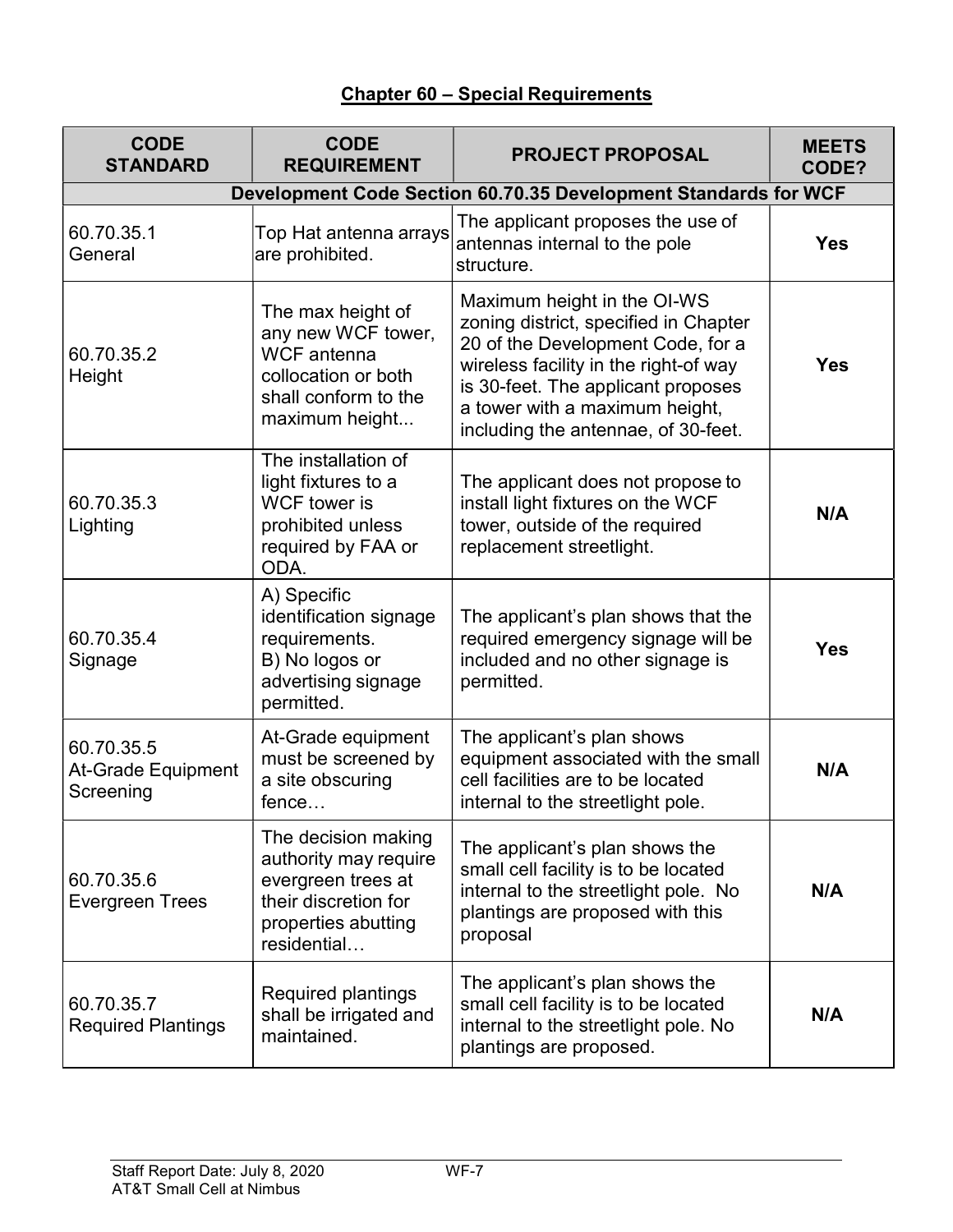| 60.70.35.8<br><b>Visual Impacts</b>                                                | Decision making<br>authority decides if<br>the tower must be<br>painted or non-<br>reflective metal.                                                                                                                                                    | The applicant proposes a gray<br>street light pole.                                                                                                                                                                                                                                                                                 | <b>Yes</b>              |
|------------------------------------------------------------------------------------|---------------------------------------------------------------------------------------------------------------------------------------------------------------------------------------------------------------------------------------------------------|-------------------------------------------------------------------------------------------------------------------------------------------------------------------------------------------------------------------------------------------------------------------------------------------------------------------------------------|-------------------------|
| 60.70.35.9<br><b>Noise</b>                                                         | Noise generating<br>equipment shall be<br>sound buffered to<br>reduce sound levels<br>at the property line.                                                                                                                                             | The proposal does not include<br>information pertaining to noise<br>generated by the proposed<br>equipment. Staff recommends a<br>condition that prior to issuance of<br>the permit verification that the noise<br>levels will meet DEQ requirements.                                                                               | Yes, with<br><b>COA</b> |
| 60.70.35.10<br><b>Stealth Design</b>                                               | Specific thresholds in<br>Chapter 40 provide<br>for stealth design                                                                                                                                                                                      | The applicant's proposal to replace<br>an existing streetlight pole with a<br>new pole containing the small cell<br>facility internally provides for<br>stealth design.                                                                                                                                                             | <b>Yes</b>              |
| 60.70.35.11-13<br>Building, Roof, Wall<br>and Structure<br><b>Mounted Antennas</b> | Standards for<br>antennas attached to<br>buildings, roofs or<br>structures, except<br><b>WCF</b> towers.                                                                                                                                                | The applicant does not propose<br>building, roof or structure mounted<br>antennas.                                                                                                                                                                                                                                                  | N/A                     |
| 60.70.35.14<br><b>Setbacks</b>                                                     | A. Setbacks shall<br>comply with the<br>underlying<br>standards of the<br>zoning district.<br><b>B.</b> New WCF towers<br>shall be setback<br>from all property<br>lines<br>C. New WCF towers<br>located on<br>Commercially or<br>Industrially<br>zoned | As addressed in the Chapter 20<br>Code Conformance Analysis, the<br>proposal is located within the<br>public right-of-way, the setbacks to<br>the property lines do not apply.                                                                                                                                                      | N/A                     |
| 60.70.35.15<br>Parking                                                             | A minimum of one (1)<br>readily accessible<br>parking space shall be<br>provided                                                                                                                                                                        | The proposal is to place the small<br>cell facility in the public right-of-way,<br>no parking spaces are proposed for<br>the site. Coordination with the City's<br><b>Public Works Department will be</b><br>required for work within the right-of-<br>way similar to what is expected with<br>other utilities in the right-of-way. | N/A                     |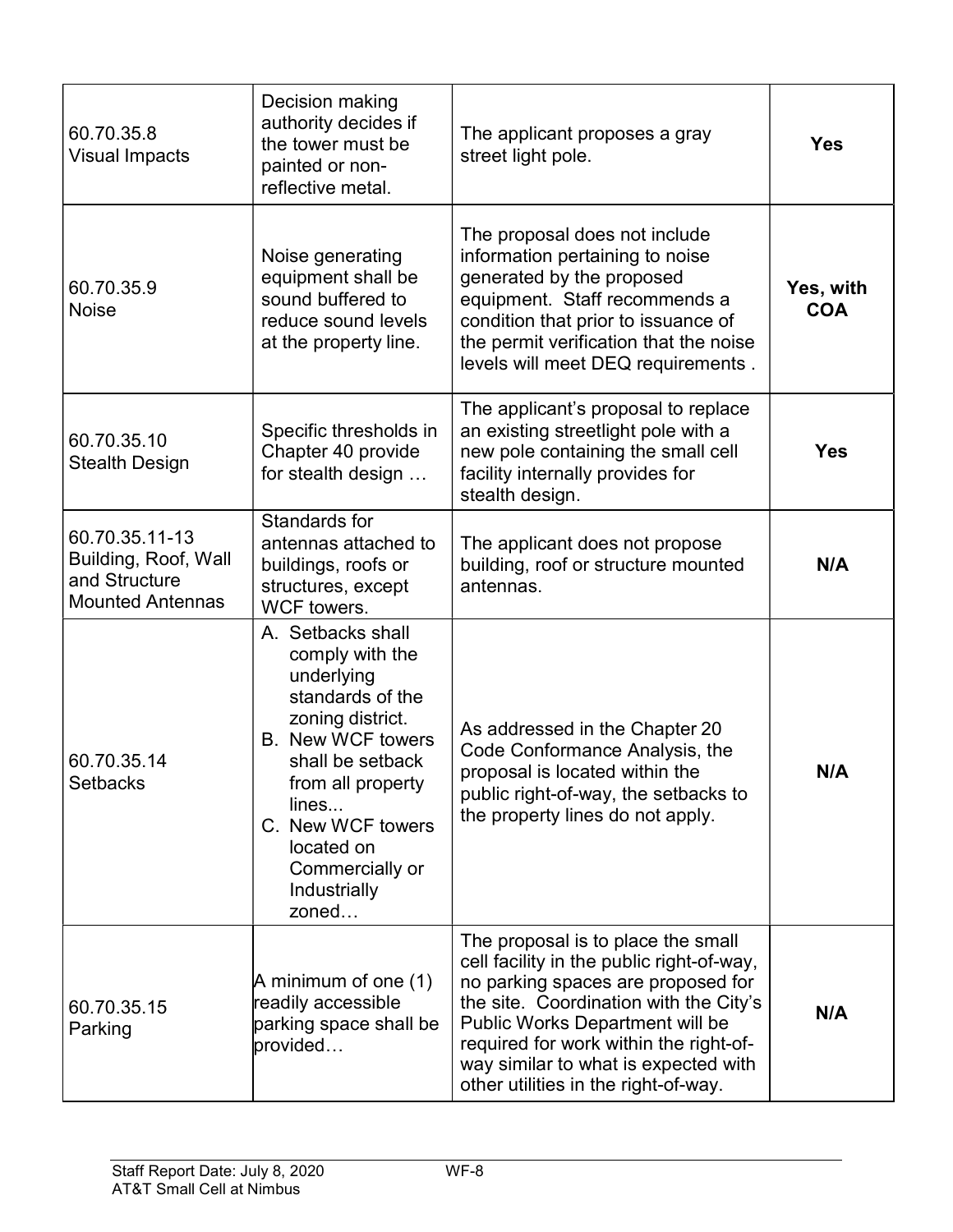| 60.70.35.16<br><b>Clustering of Towers</b>               | Clustering of towers<br>shall be prohibited in<br><b>Residential and</b><br>Multiple Use Zones.                                                                             | The applicant does not propose to<br>cluster towers. The request is to<br>replace an existing streetlight with<br>a new pole containing both the<br>light and the small cell facility.                                                                                                                                                                                                                                                                                                                                                                                                                                                                                                                                               | <b>Yes</b>              |
|----------------------------------------------------------|-----------------------------------------------------------------------------------------------------------------------------------------------------------------------------|--------------------------------------------------------------------------------------------------------------------------------------------------------------------------------------------------------------------------------------------------------------------------------------------------------------------------------------------------------------------------------------------------------------------------------------------------------------------------------------------------------------------------------------------------------------------------------------------------------------------------------------------------------------------------------------------------------------------------------------|-------------------------|
| 60.70.35.17<br><b>Collocation Capacity</b>               | <b>Collocation Capacity.</b><br>New WCF towers and<br>associated site area<br>shall be designed to<br>accommodate a<br>minimum of one $(1)$<br>additional future<br>service | The proposal is not a new WCF<br>tower, but is a collocation on an<br>existing streetlight.                                                                                                                                                                                                                                                                                                                                                                                                                                                                                                                                                                                                                                          | N/A                     |
| 60.70.35.18<br>Standards for Multiple<br>Use Zones       | Specific standards for<br><b>WCF</b> in Multiple Use<br><b>Zoning Districts.</b>                                                                                            | The subject site is zoned OI-WS a<br>multiple use zone. The facility is<br>to be located within the public<br>right-of-way and the equipment<br>and cables are to be located internal<br>to the street light pole. The proposed<br>design will meet the standards of<br>this section.                                                                                                                                                                                                                                                                                                                                                                                                                                                | N/A                     |
| 60.70.35.19<br><b>Standards for WCF</b><br>in Public ROW | Specific standards for<br><b>WCF</b> in the Public<br>ROW:                                                                                                                  | The proposed WCF is located in<br>the public right-of-way and includes<br>the following design elements to<br>meet the standards of this section:<br>The proposed pole is replace<br>an existing streetlight pole<br>designed to ensure integrity of<br>the replaced light fixture and<br>new WCF.<br>Antenna and equipment are<br>internal to the pole (complete<br>stealth design).<br>Height is less than 30 feet.<br>$\bullet$<br>Not on a Traffic Signal<br>Noise levels, vibration, odor to<br>be conditioned.<br>Diameter of the pole is 15<br>inches<br>Not to be installed on a traffic<br>signal, ornamental pole, or on a<br>historic structure or site.<br>The proposed small cell<br>equipment is internal to the pole. | Yes, with<br><b>COA</b> |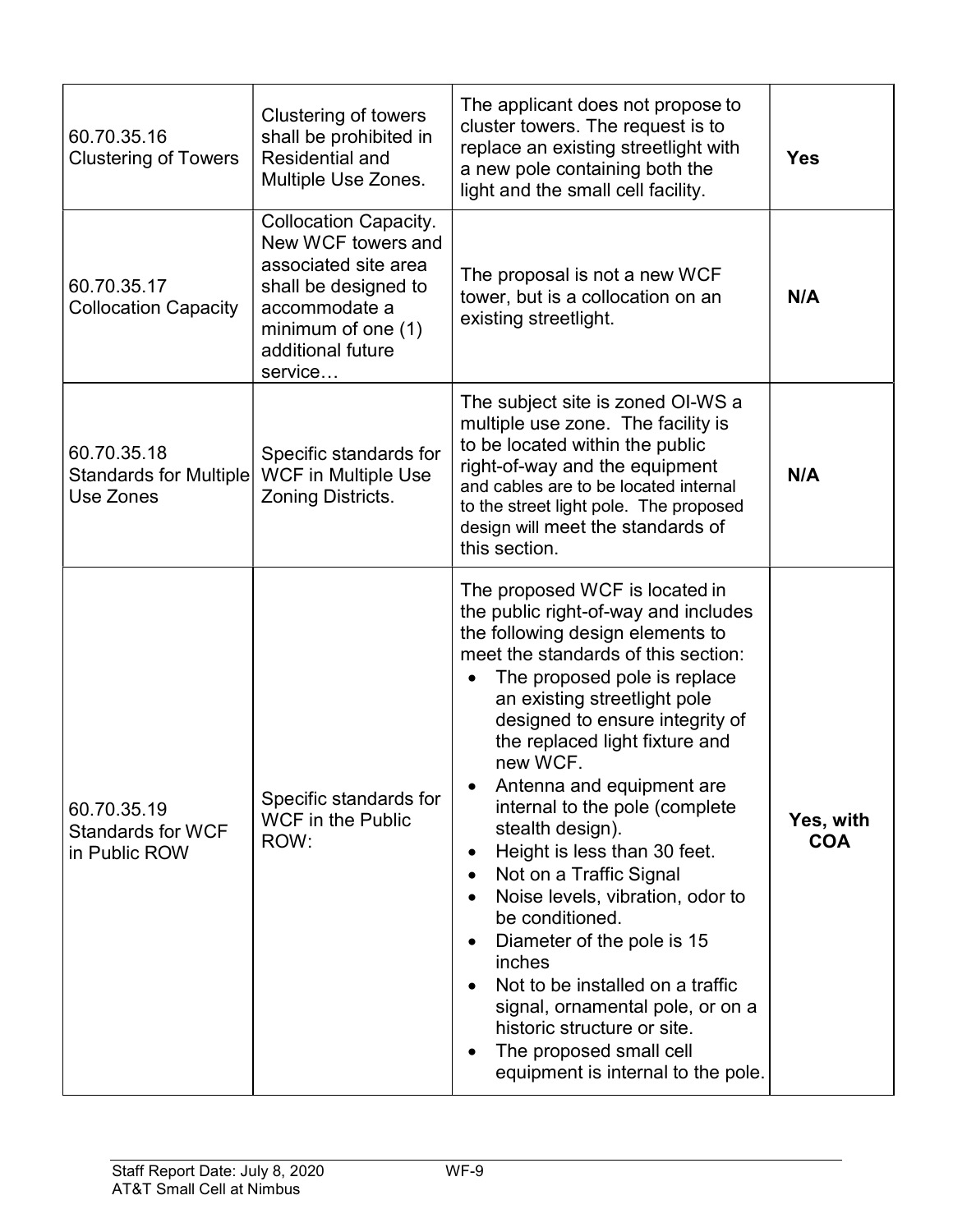| 60.70.40                                                 | Development<br>Standards for<br><b>Satellite Antennas</b>                                                                                                                                                                          | Satellite antennas are not proposed.                                                                                                                                                                                                                                                                                                                                                                                                                          | N/A        |
|----------------------------------------------------------|------------------------------------------------------------------------------------------------------------------------------------------------------------------------------------------------------------------------------------|---------------------------------------------------------------------------------------------------------------------------------------------------------------------------------------------------------------------------------------------------------------------------------------------------------------------------------------------------------------------------------------------------------------------------------------------------------------|------------|
| 60.70.45                                                 | Requirements for<br><b>Non-Exempt Amateur</b><br><b>Radio Facilities</b>                                                                                                                                                           | <b>Non-Exempt Amateur Radio</b><br>Facilities are not proposed.                                                                                                                                                                                                                                                                                                                                                                                               | N/A        |
| 60.70.50.1 Required<br><b>Studies and</b><br>Information | Required studies and<br>informationvisual<br>impact report, written<br>summary of the<br>findings of the visual<br>analysis                                                                                                        | The applicant has submitted a<br>photo simulation showing the<br>design replaces the existing<br>streetlight at the site with a new<br>pole that conceals the small cell<br>facility. Pursuant to the<br>requirements of the FCC, the City<br>has consolidated the review of the<br>small cell facilities, all other required<br>information requested by the other<br>City Divisions have been provided.                                                     | <b>Yes</b> |
| 60.70.60<br><b>Collocation Protocol</b>                  | The applicant shall<br>show proof<br>satisfactory to the<br>City that it has made<br>reasonable inquiries<br>at potential sites for<br>collocation that<br>would otherwise<br>meet the applicant's<br>need for signal<br>coverage. | The existing streetlight will be<br>replaced with a new pole to ensure<br>the integrity of the structure and to<br>place the small cell facility internal<br>to the structure. Future collocation<br>would warrant additional review by<br>the carrier on the ability for the<br>replacement pole to handle<br>additional collocation. The<br>proposed design collocates a small<br>cell facility with a street light pole,<br>thereby meeting this standard. | <b>Yes</b> |

# **RECOMMENDATION**

Based on the facts and findings presented, staff recommends APPROVAL of WF2020-**0011 AT&T Small Cell at Nimbus**, subject to the applicable conditions identified in Attachment B.